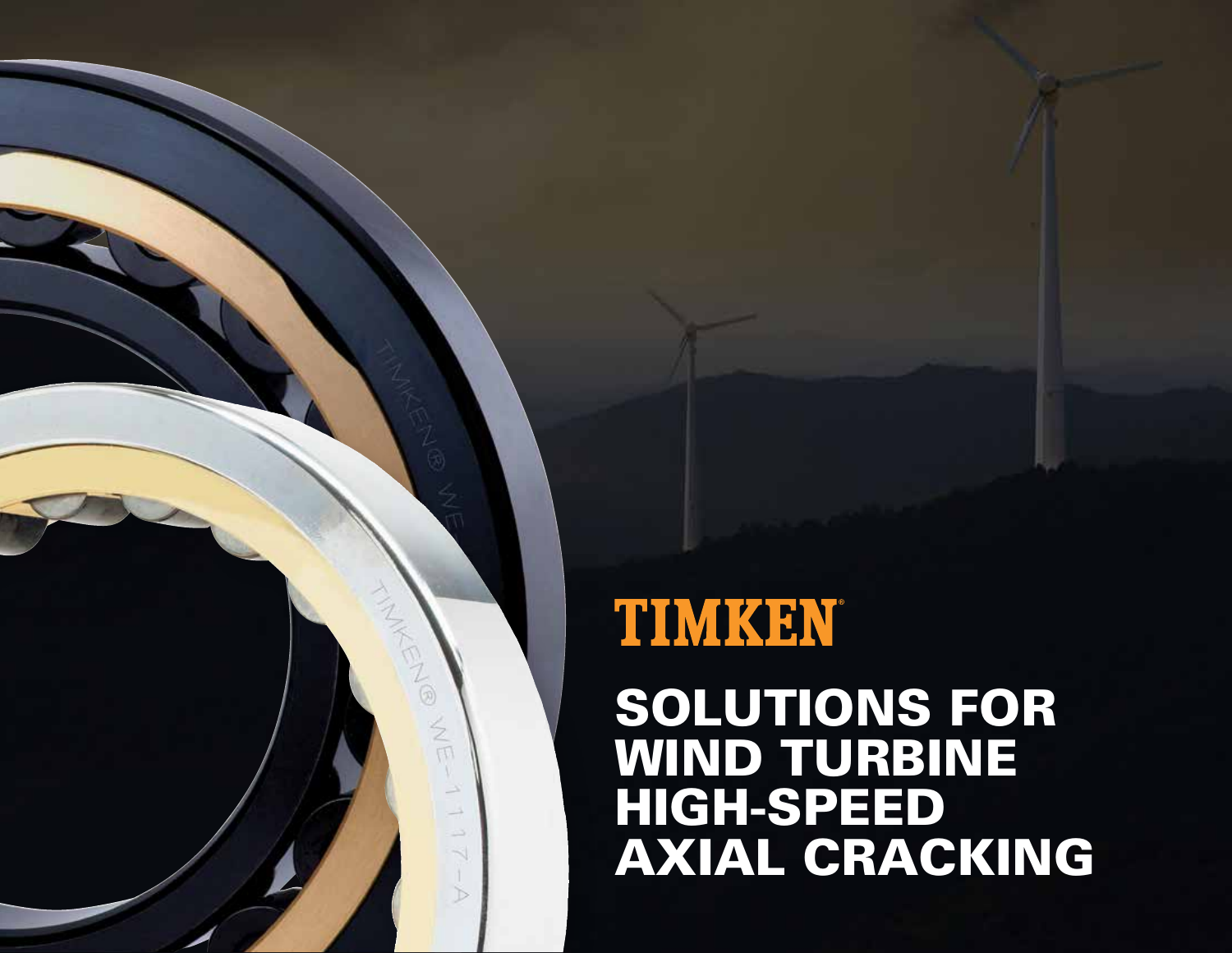## TIMKEN ® WEAR-RESISTANT BEARINGS

The wind energy market faces some of the toughest challenges for extending bearing life and reducing wear. Our engineers applied their extensive knowledge of friction management to address these challenges. Timken wear-resistant bearings are a premium choice for wind turbines. They significantly reduce wear, and are designed to resist white etch area cracking and resist damage from debris.

Timken wear-resistant bearings start with a proprietary blend of clean steel. They are case carburized for extra hardness to stand up to the toughest conditions and resist cracking. We finish with our special wear-resistant engineered coating that solves many of the issues commonly seen in standard bearings for wind applications.

The Wear-Resistant Bearing Advantage:

- Reduces smearing, micropitting and fretting.
- Enhances debris resistance.
- Improves scoring resistance from poor lubrication.
- Enhances low  $\Lambda$  (lambda) fatigue life.
- Increases energy efficiency.

### **TIMKEN ® HIGH-SPEED WIND TURBINE BEARINGS**

Wind energy operators need bearings that can manage a wide range of operating parameters in advanced wind applications. At Timken, we collaborate with wind turbine and gear drive designers and manufacturers to develop solutions that can keep equipment running longer and help control total cost of ownership.

> Among the best-performing, best-engineered, longest-lasting bearings in the industry are Timken wind bearings. Now, you have the option to select our high-speed case-carburized bearings finished with wear-resistant coating, or a black oxide process.

> > Take advantage of all the strength and efficiency a Timken bearing has to offer. See which bearing meets your wind turbine needs.

### **IT STARTS WITH CLEAN STEEL**

Strong bearings start with clean steel. We simply do not compromise our requirements. Using proprietary grades we develop, premium steels are the foundation of our offering for the wind market.

HIGH-SPEED AND INTERMEDIATE BEARING ENHANCEMENTS

## STEEL CLEANLINESS

CASE CARBURIZED

BLACK OXIDE

WEAR-RESISTANT COATING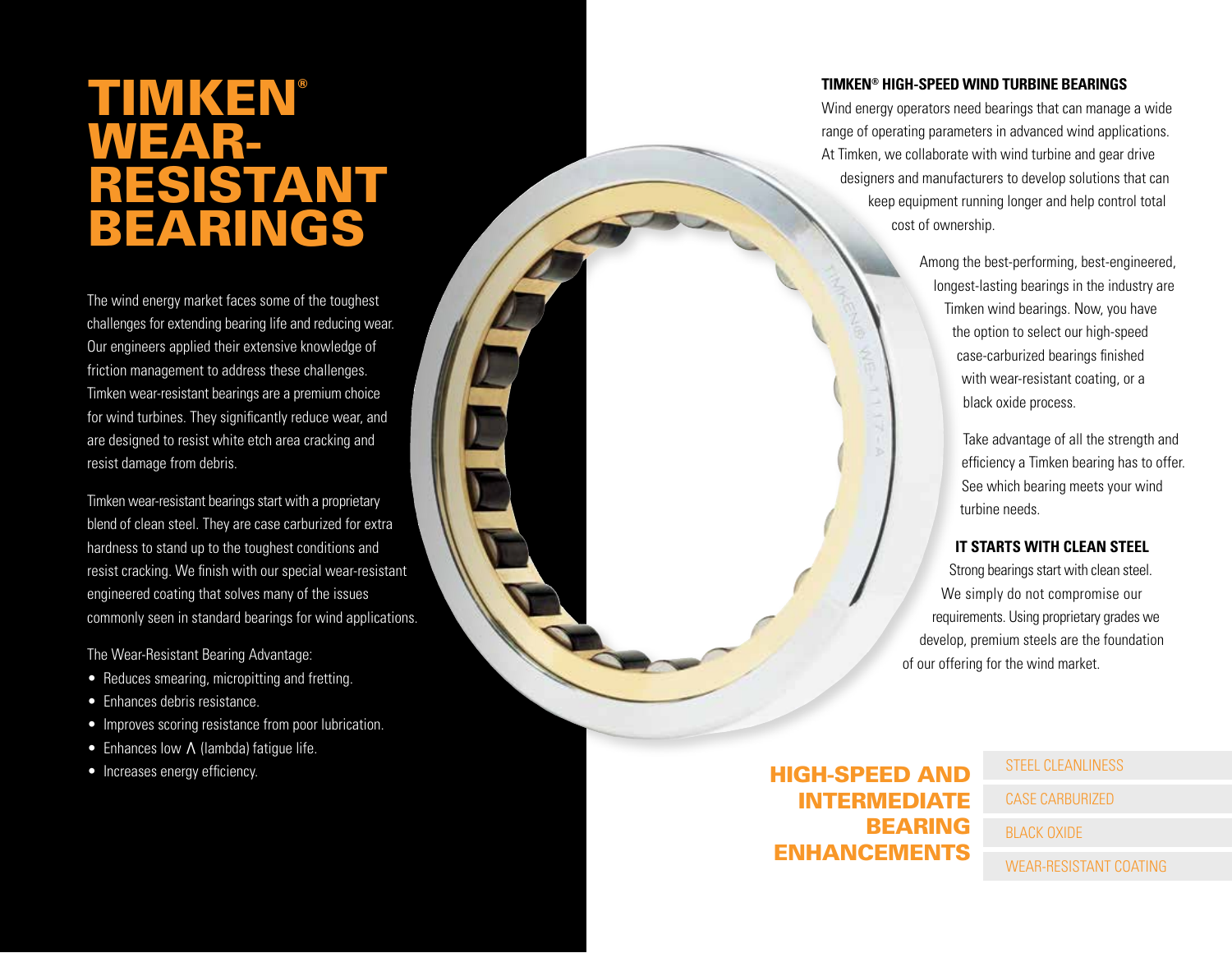### **THE SUPERIOR PROCESS OF CASE CARBURIZING**

Case-carburized bearings have a tough, ductile core combined with a hard, resistant outer surface. The core enhances the ability to endure heavy shock loads without damage or cracking. It also improves the ability to operate under misalignment and where dirt and debris are present.

Material composition and microstructure play a significant role in enhancing bearing life. Case carburizing is a three-step process, where all other steel hardening processes are two steps. The steel used in Timken bearings is brought to a higher temperature and held longer than other hardening processes.

### **LONGER LIFE**

Timken formulated the case-carburizing process for alloy steel in 1924 and has enhanced it over the years to produce a hard, fatigue-resistant surface and a tough, crack-resistant core. Case-carburized material yields up to three times longer L10 life than traditional through-hardened bearings in high-stress applications.

## **TIMKEN**® BLACK **OXIDE** BEARINGS

Timken has expanded its cylindrical roller bearing product line for wind energy applications, giving operators an alternative solution to meet standard operating needs. Like the wear-resistant bearing, it also starts with our proprietary blend of clean steel and is case carburized. Instead of the Timken wear-resistant coating, this bearing is finished with a black oxide conversion process. This helps prevent mild adhesive wear damage.

| <b>WHITE FTCH</b> | <b>INCLUSIONS</b> | <b>SMFARING</b> |
|-------------------|-------------------|-----------------|
|                   | ★★★               |                 |
| ***               | **                |                 |
|                   |                   | **              |
|                   |                   | ***             |
|                   |                   |                 |

## $GOOD: \rightarrow$ BETTER **:**  $BEST \rightarrow \bigstar$ (compared to standard bearings) **PROTECTION**

Operators cite white etch, inclusions and smearing as the three most common bearing-wear issues found. Timken wear-resistant bearings provide the strongest features to cover these concerns.